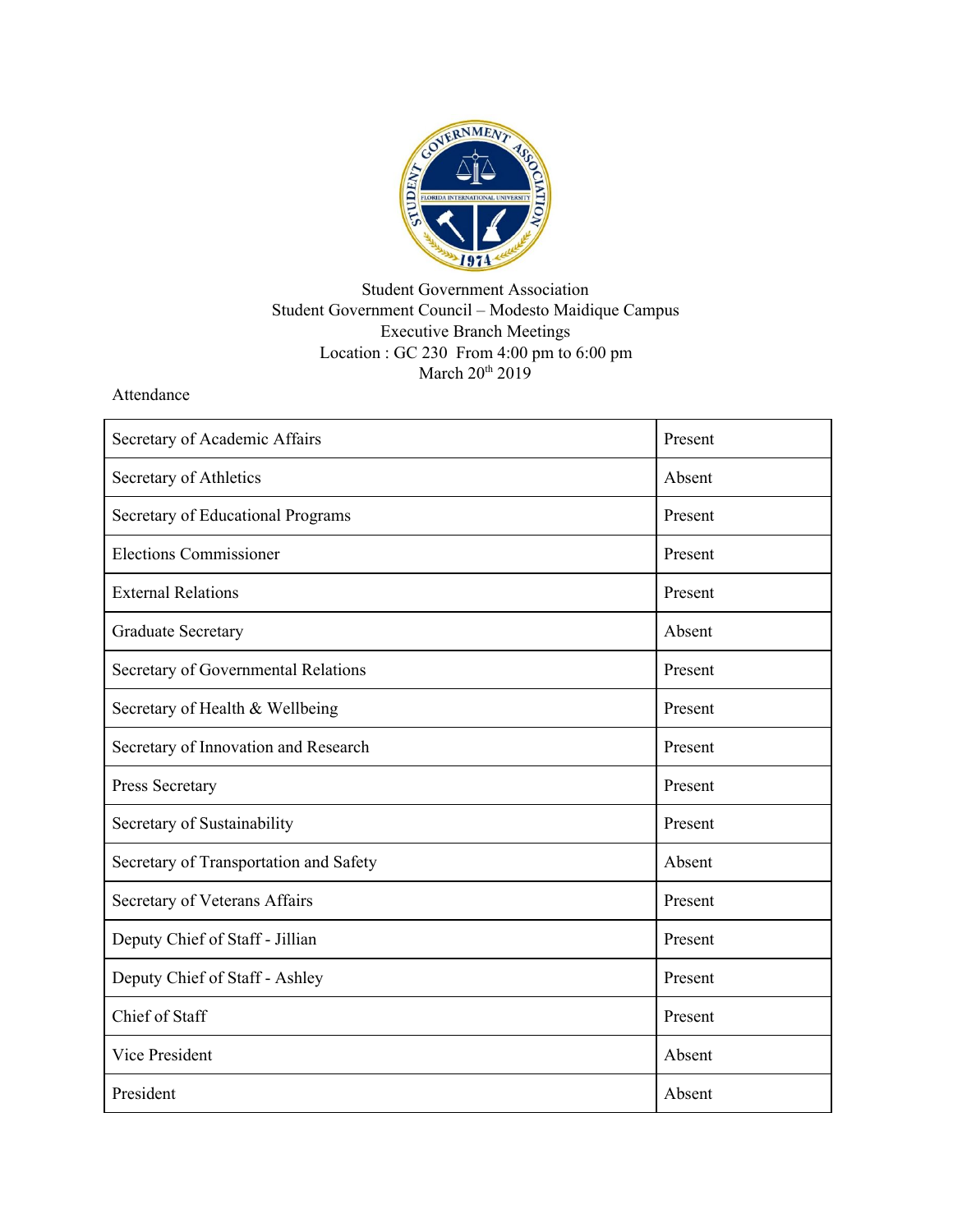- I. Cabinet Reports
	- A. Secretary of Academic Affairs
		- 1. Scholarship/Dean's List has now been changed to Scholarship/faculty dinner
			- a) Same time and date
	- B. Secretary of Athletics
		- 1. Spring games
		- 2. contact with other coaches to plan different events
	- C. Secretary of Educational Programs
		- 1. First meeting back from break
			- a) Did a couple of ice breakers
			- b) One of the interns talked about his experience in Washington, DC as well as internship opportunities.
			- 2. Helped in tabling for FIU Day along with some interns
			- 3. Shadowing cabinet this week and next week
			- 4. Will email Brandon to see if I can speak in Senate
			- 5. Working with Jerome on designing the diplomas for the Scholarship Dinner.
	- D. Elections Commissioner
		- 1. All of the candidate information and bio has been posted on our instagram
		- 2. We will post the voting locations and the finalized ballots on our Website.
		- 3. Relocating the pool party to the GC pit from 3-5pm in collaboration with SPC and Homecoming.
		- 4. We received our elections poster with all the major dates.
	- E. External Relations
		- 1. We will have another photoshoot session for those that were not able to attend the first one
		- 2. Working on improving our relation and communication with senate as well as set a photoshoot session.
	- F. Secretary of Health & Wellbeing
		- 1. Met with Director CAPS
			- a) And want to do an event before finals week
			- b) Wants rec center and healthy living to work together
			- c) April 15 and 19th still to be determined
		- 2. Still waiting in reference with the boot camp class
	- G. Secretary of Innovation and Research
		- 1. ChangeMaker week March 26th-28th
			- a) Kickoff event on Tuesday from 2pm-
			- b) Confirmed attendees: President , Office of the Provos
		- 2. Work with Senator Algarin on how we can promote research
	- H. Press Secretary
		- 1. Brandon send me his part for the newsletter and was able to edit that in.
			- a) Still waiting on Sabrina to send me hers
	- I. Secretary of Sustainability
		- 1. World Water Day this Friday
			- a) From 11am-2pm in front of the GC water fountain